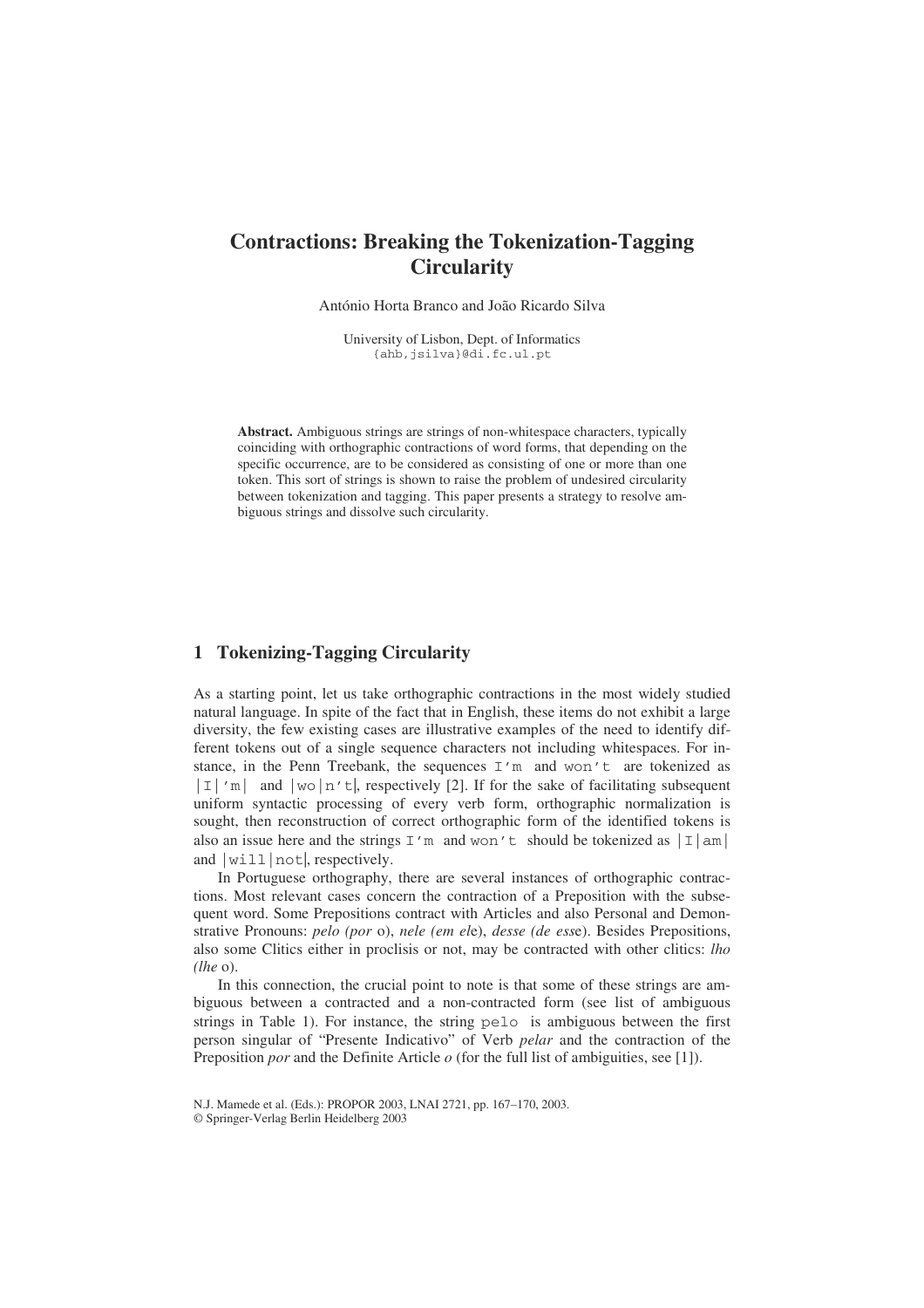These items introduce circularity in the standard scheme of tokenizationfollowed-by- tagging: They should have been previously tagged for them to be correctly tokenized – but for them to be tagged, they should have already been tokenized. For instance, to decide whether mas should be tokenized as  $\lfloor \text{mas} \rfloor$  or as  $\lfloor \text{me} \rfloor$  as  $\lfloor \text{ms} \rfloor$ in a specific occurrence, it is necessary to know whether in that specific occurrence mas is a Conjunction or the contraction of two Clitics, respectively: This presupposes that the tagging process should have taken place, but for this process to have taken place, tokenization was expected to have been applied, and the circle is closed.

The low level of the task of tokenization with regards to the spectrum of the NLP levels should not bias one to not recognize the importance of this problem. From a performance point of view of any NLP task, this is far from being a minor or merely curious issue. On the one hand, these ambiguous strings include potential tokens of functional categories, which are known to be of the utmost importance to constraint the syntactic environment where they occur and to help guiding the subsequent parsing process. On the other hand, these items have a non-negligible frequency, accounting for as much as around 2.1% of a large enough corpus, as the one we used in the experiment reported in the next section.<sup>1</sup> A careless, low precision approach to tackle this issue, at such an earlier stage of processing, is very likely to imply a severe and unrecoverable damage in the overall performance of subsequent tasks, and in particular, in the immediately subsequent task of tagging.

The importance of an accurate handling of the ambiguous strings can be shown in detail by taking into account their relative frequencies and the relative frequency of each of the two options for their tokenization in a corpus:<sup>2</sup>

| <b>Strings</b> | Freq. | <b>One token</b> | <b>Two tokens</b> |
|----------------|-------|------------------|-------------------|
| consigo        | 17    | 8                | 9                 |
| desse          | 33    | 6                | 27                |
| desses         | 14    | 0                | 14                |
| deste          | 85    | 6                | 79                |
| mas            | 1015  | 1015             |                   |
| na             | 1314  | 2                | 1312              |
| nas            | 222   | 2                | 220               |
| no             | 1450  | 14               | 1436              |
| nos            | 431   | 127              | 304               |
| pela           | 356   | 0                | 356               |
| pelas          | 69    | $\theta$         | 69                |
| pelo           | 397   | 0                | 397               |
| <b>Total</b>   | 5403  | 1180             | 4223              |
|                |       | 21.84%           | 78.16%            |

Table 1. Distribution of ambiguous strings

<sup>&</sup>lt;sup>1</sup> The 257 125 token corpus we used was prepared from a corpus provided by the CLUL-Centro de Linguística da Universidade de Lisboa containing excerpts from newspapers, magazines, proceedings of meetings and fiction novels. We are grateful to Fernanda Bacelar and Amália Mendes for their kind help in this experiment.

<sup>&</sup>lt;sup>2</sup> Data relative to the corpus identified in the previous footnote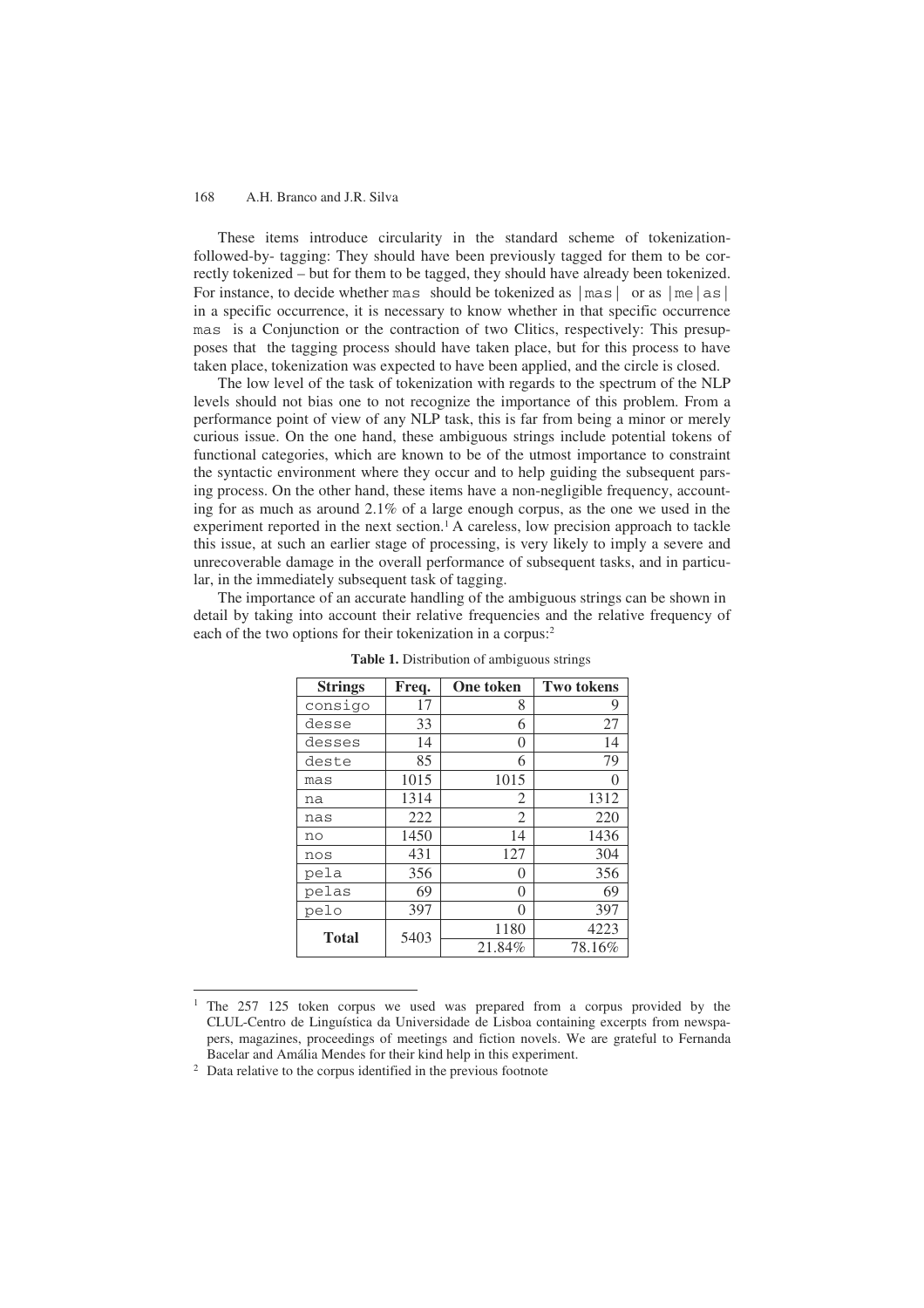#### **2 Tokenization with Interpolated Tagging**

In the present section, we report on an experiment to resolve this tokenizing-tagging circularity. This experiment sought to test a two-level approach to tokenization. According to this approach, tagging is interpolated into the tokenization process, which has now two levels, one before and another after the tagger has been applied. The core idea is the following. In the first step (pre-tagging), every string is definitely tokenized, except those that are ambiguous, like the ones listed above, which receive a temporary tokenization as a single token. In the second step (tagging), the tagger is applied. And in the third step (post-tagging), these ambiguous strings are definitely tokenized and possibly expanded into several tokens. Pre-tagging tokenization resolves every string that is not ambiguous, while post-tagging tokenization resolves token-ambiguous strings, which have then already been disambiguated by the interpolated step of tagging.

For this approach to work, it involves a few ingredients. First, the tag set has to be expanded with a few new tags. These tags are formed simply by concatenating the tags of the different individual tokens that may come out of the tokenization of an ambiguous string. Given the ambiguous strings above and their possible categories, our tag set was expanded with: PREPDA, PREPPRS, and PREPDEM. It was expanded also with new tags for the individual items of multi-word expressions, such as LADV12, LPREP23, etc. For instance, the string no in the three element multi-word sequence no entanto will receive the tag LADV12, and the whole sequence will be tagged as no\_LADV12 entanto\_LADV3.

Second, the standard corpus and the training corpus for the tagger differ from each other with respect to the tokenization and tagging of ambiguous strings. In the training corpus, the ambiguous strings are provisionally tokenized as a single token and receive one of two tags. For instance, desse is tokenized as |desse| in every occurrence, but it is tagged either as desse\_V or as desse\_PREPDEM, depending on the fact that, in the specific occurrence, it is the non contracted form of the verb *dar* or the contracted form of the preposition *de* and the demonstrative pronoun *ess*e. In the standard corpus, an ambiguous string is tokenized as one token if it is not a contracted form or as two tokens, otherwise, together with the corresponding tags. For instance, in the standard corpus, desse appears as desse\_V or as d*e\_*PREP esse\_DEM, depending on the specific occurrence.

Third, the usual tokenizer is transformed in the pre-tagging tokenizer, while another piece of code has to be developed to post-process the outcome of the tagger. This second tool will look for items annotated by the tagger with the provisional, but hopefully correct, tags PREPDA, PREPDEM, etc. and definitely tokenize and tag them as two tokens with the corresponding two tags. For instance, upon an occurrence of no\_PREPDA or no\_LADV12, this post-tagging tokenizer will produce em\_PREP \*/o\_DA or em\_LADV1 o\_LADV2, respectively.

In our experiment, we implemented this approach using Ratnarparkhi's MXPOST system [3] to develop a tagger for Portuguese from a training corpus of around 250 000 tokens.3 As expected, the success of the experiment depends heavily on there

 $\overline{a}$ 

<sup>&</sup>lt;sup>3</sup> Cf. description in footnote 1.